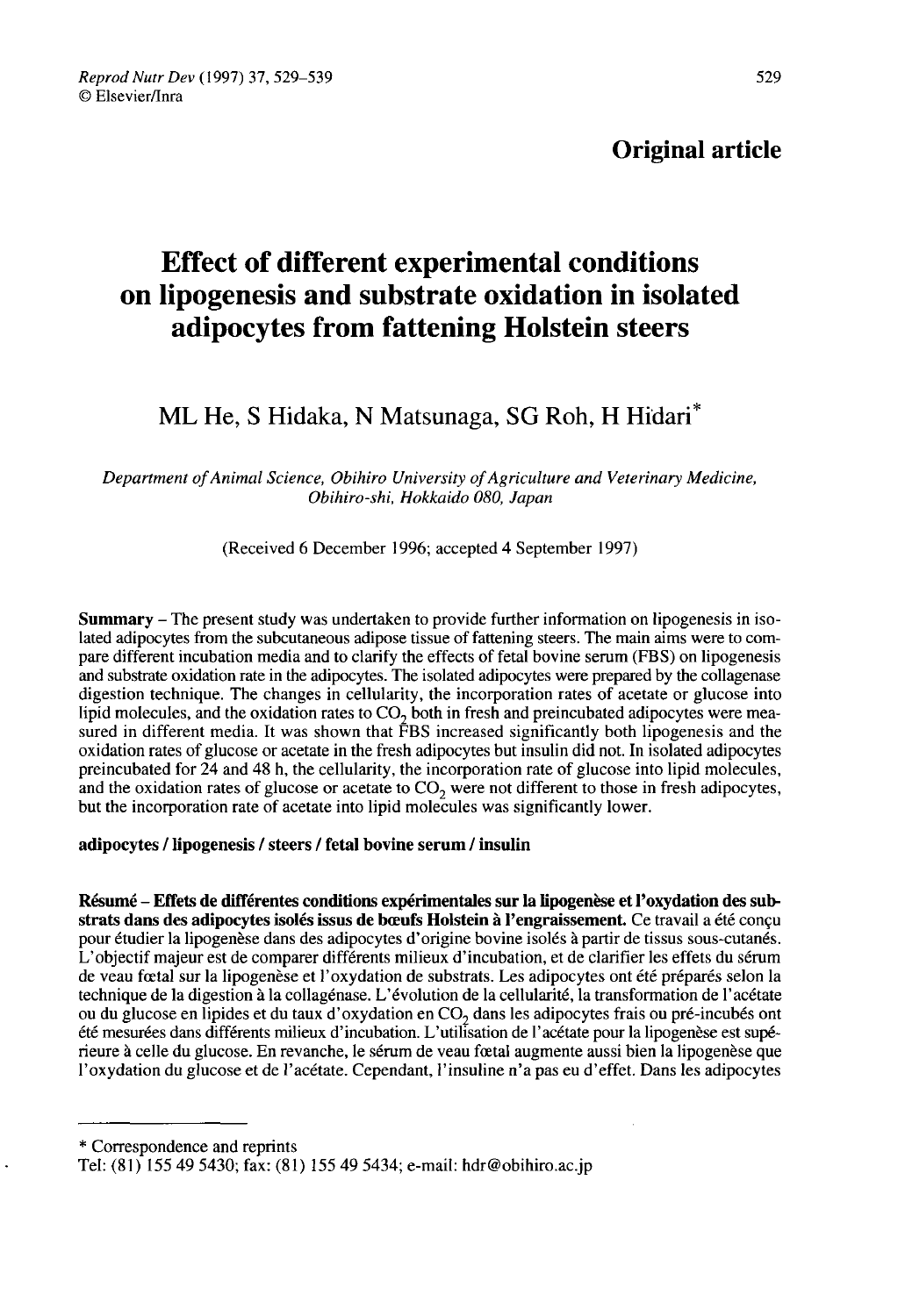isolés pré-incubés pendant 24 à 48 h, la transformation du glucose en lipides ainsi que l'oxydation en CO<sub>2</sub> du glucose en acétate ne variaient pas, tandis que la transformation de l'acétate en lipides diminuait fortement.

#### adipocytes / lipogenèse / bovin / sérum de veau foetal / insuline

# INTRODUCTION

Lipogenesis in the adipose tissue of steers during the fattening period is very impor tant to the energetic and economic efficiency of meat production. Up to now, most studies on lipogenesis in bovine adipose tissue measured lipogenesis by incubating adipose tissue explants for hours or days (Smith et al, 1984; Miller et al, 1991; Chilliard and Faulconnier, 1995; May et al, 1995). The main advantage of this preparation is in the simplicity of tissue sample preparation and the limited manipulation of the tissue. But adipose tissue explants include a variety of cell types including not only adipocytes, but also preadipocytes, endothelial cells, fibroblasts and macrophages (Hausman and Martin, 1987). Following the introduction of the collagenase technique to isolate the adipocytes (Rodbell, 1964) and further modifications of this technique, the use of isolated bovine adipocyte preparations is preferred by some researchers interested in adipose tissue morphology and metabolism, especially in studies on hormone binding to adipocytes (Yang and Baldwin, 1972; Vasilatos et al, 1983; Vernon et al, 1985). There are some possible limitations to this technique such as the possible damage to the cells produced by excessive collagenase exposure, the fragility of the cells and possible release of protease during a prolonged incubation of isolated adipocytes (Hausman and Martin, 1987).

The research concerning lipogenesis of bovine isolated adipocytes, either fresh or following preincubation, is limited. Also, there is no information on the comparison of incubation media such as Medium 199 (M199), which is used extensively in isolated adipocyte culture systems, and Krebs-Ringer bicarbonate buffer (KRB). Recently, it was reported that fetal bovine serum (FBS) changed the metabolic activity of bovine adipocytes and suppressed the effect of insulin on lipoprotein lipase (Faulconnier et al, 1994). In order to compare different incubation media and to clarify the effects of FBS on lipogenesis and substrate oxidation in isolated adipocytes, we prepared isolated adipocytes from the subcutaneous adipose tissue of fattening steers, measured the changes in cellularity, compared the differences in lipogenesis and substrate oxidation rate between fresh and preincubated isolated adipocytes, incubated in different media with, or without, FBS and insulin.

## MATERIALS AND METHODS

#### Animals and tissue sampling

Four Holstein steers, 13 months of age and having body weights ranging from 380 to 420 kg, were fed on a daily diet of 6 kg of concentrate plus 3 kg hay and water ad libitum. The concentrate consisted of: ground corn, 56%; wheat bran, 24%; soybean oil meal, 12%; and required vitamins and salts. Subcutaneous adipose tissue samples were obtained using a biopsy technique from the region of the last thoracic vertebrae, 20 to 30 cm to the right or left of the dorsal midline. As a local anesthetic we used Xylocaine (Lidocaine Hydrochloride, Fujisawa Pharmaceutical Co, Ltd, Osaka, Japan). The tissue was transported to the laboratory in saline at 37 °C within 20 min and then rinsed with fresh saline.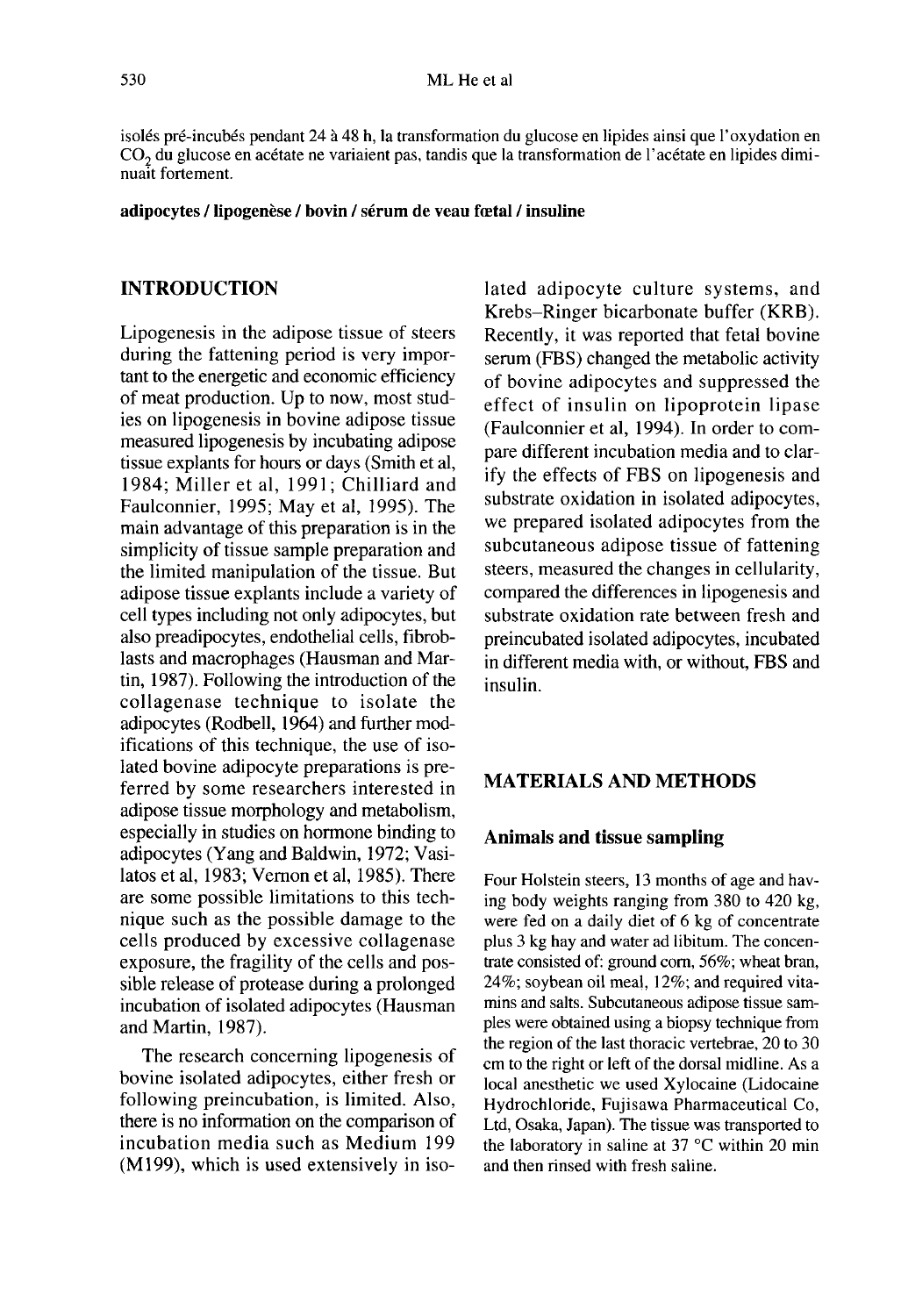#### Isolation of adipocytes

The adipocytes were isolated based on a modified method of Rodbell (Yang and Baldwin, 1972; Vasilatos et al, 1983). Samples of adipose tissue approximately 2 g in weight were dissected free of the connective tissue and blood vessels. The tissue was then placed in 25-mL polypropylene beakers containing 6 mL Medium 199 (M199, pH 7.4; GIBCOBRL, Life Technologies, Inc Grand Island, NY, USA) containing Earle salts, 4.2 mM NaHCO<sub>3</sub>, 5.5 mM glucose and 0.61 mM acetate, and supplemented with 20 mM HEPES, 4.5 mM glucose, 4.39 mM acetate, 4% BSA (bovine serum albumin, fraction V, Sigma Chemical Co, St Louis, MO, USA) and 3 mg per mL collagenase (Type III, Worthing Biochemical Co, New Jersey, USA) (Vernon et al, 1985). After being minced and gassed for 30 s with a 95%  $O_2$ –5%  $CO_2$  mix, the tissue was digested Co, New Jersey, USA) (Vernon et al. 1985).<br>After being minced and gassed for 30 s with a<br>95% O<sub>2</sub>-5% CO<sub>2</sub> mix, the tissue was digested<br>in a water bath at  $37$  °C, vibrating at 60 cycles per min for 90 min. After digestion, the cell suspensions were filtered through a polypropylene mesh with  $1000 \mu m$  pore size and washed with warm collagenase-free M199 or KRB (pH 7.4) (Vasilatos et al, 1983) supplemented 20 mM HEPES, 10 mM glucose, 5 mM acetate, 4% BSA. Then, the cells were filtered through a polypropylene mesh with  $250 \mu m$  pore size and washed three times. This pore size allowed the largest adipocytes to pass without rupturing.

#### Preliminary incubation

In experiment 1, the medium for the 24-h preincubation was based on the supplemented M199 (pH 7.4), which was the same as the medium used for digestion but was collagenase-free and supplemented with penicillin (100 units/mL), streptomycin (100  $\mu$ g/mL), neomycin sulfate (10  $\mu$ g/mL) and amphotericin B (5  $\mu$ g/mL). In experiment 2, the medium used for both the 24- and 48-h preincubation was based on the supplemented M199 (pH 7.4), which was the same as the medium used in experiment 1, but supplemented with 10% FBS (fetal bovine serum, GIB-COBRL, Life Technologies, Inc, Grand Island, NY, USA). For the adipocyte preincubation we used standard cell culture technique. The isolated adipocytes were plated at low density and<br>floated at the air-liquid interface. Approximately  $10<sup>4</sup>$  cells per mL of adipocyte suspension were transferred to each well of the 24-well culture

plates. The wells were 17.6 mm in diameter and 22.1 mm deep. To maintain proper pH and nutrient supply, the media were changed every 6 h.

# Lipogenesis and substrate oxidation in vitro

Both fresh and preincubated isolated adipocytes were used for comparing the lipogenesis rate in KRB or M199 with 10 ng/mL insulin (bovine) insulin, sodium, Becton Dickinson Labware, Bedford, MA, USA), and with or without 10% FBS. Aliquots of isolated adipocytes (100  $\mu$ L) were added to the tubes containing 1 mL of the following incubation media: KRB, KRB + insulin,  $KRB + FBS$ ,  $M199$ ,  $M199 +$  insulin, M 199 + FBS, M 199 + FBS + insulin in experi- ment 1 and only M199 + FBS in experiment 2. Tubes containing I mL of medium with the same volume of cell aliquots were used to determine the density of cells in the medium for incubation. After 1  $\mu$ Ci D-[U-<sup>14</sup>C] glucose (specific activity: 283 mCi per mmol, Amersham, UK) or  $1 \mu$ Ci [U- $^{14}$ C] acetic acid, sodium salt (specific activity: 59 mCi per mmol, Amersham, UK) was added into the media. The tubes were then gassed for 1 min with a 95%  $O_2$ : 5% CO<sub>2</sub> mix, capped and incubated for 2 h in a vibrating water bath at 37 °C. At the end of the incubation, to terminate 37 °C. At the end of the incubation, to terminate<br>the incubation and liberate the CO<sub>2</sub>, 0.25 mL 6 N<br> $H_2SO_4$  was injected into the tubes. Then the sam-<br>ples were swirled for 60 additional minutes to ples were swirled for 60 additional minutes to ples were swirled for 60 additional minutes to<br>ensure the liberation of the  $CO_2$  within the<br>medium CO, was trapped by pieces of NaOH ensure the liberation of the  $CO_2$  within the<br>medium.  $CO_2$  was trapped by pieces of NaOH<br>paper which had been in a center well. Then the paper, which had been in a center well. Then the papers were removed to glass scintillation vials. After standing overnight with 10 mL of a scinmedium. CO<sub>2</sub> was trapped by pieces of NaOH paper, which had been in a center well. Then the papers were removed to glass scintillation vials. After standing overnight with 10 mL of a scintillation cocktail (UL TIMA-FLO<sup>TM</sup> USA), the vials were counted in a liquid scintillation counter (LSC-5102, Aloka, Japan). The total amount of lipids was extracted by the method of Dole (Dole, 1956). Samples were evaporated to dryness, resuspended in 10 mL of the scintillation cocktail, and radioactivity was measured. Tubes containing medium with substrate and tracer, but no cells, were included to determine the background values for  $CO<sub>2</sub>$  and lipid radioactivity. The incorporation rate of  $^{14}C$ labeled glucose or acetate into the total amount of lipid material was calculated as nmol glucose or lipid material was calculated as nmol glucose or acetate incorporated per 2 h per  $10^5$  cells. The  $14$ C-CO<sub>2</sub> from the oxidation of  $14$ C-labeled glucose or acetate was calculated as nmol glucose or cose or acetate was calculated as nmol glucose or acetate oxidized per 2 h per  $10<sup>5</sup>$  cells. The cal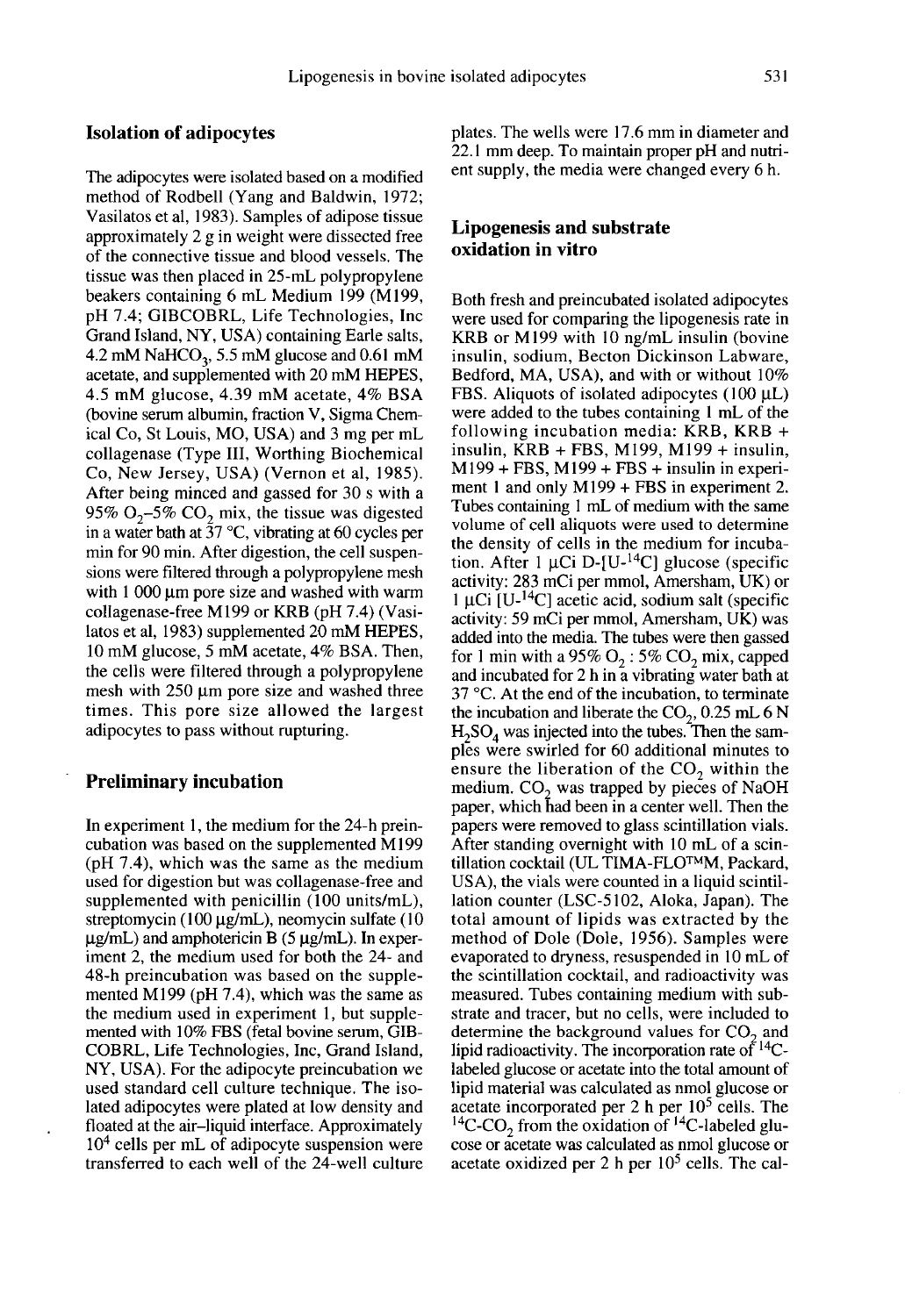culations were based on a supposition that glu cose and acetate are totally (all carbons) oxidized to  $CO<sub>2</sub>$ . Relative contributions of acetate and glucose to the lipogenesis and oxidation rate in isolated adipocytes were expressed by the ratio of incorporation rate of acetate (A) to the rate of glucose (G) or the ratio of oxidation rate of acetate  $(A)$  to the rate of glucose  $(G)$ . In ruminant adipose tissue, acetate carbon is essentially all incorporated into fatty acid, whereas glucose carbon is mostly incorporated into the glycerol moiety of acylglycerols (Smith and Crouse, 1984).

## Adipocyte cellularity

Before the metabolic incorporation experiments, the diameters of fresh and preincubated adipocytes were calculated by a micro photograph method. After being isolated by collage nase digestion or preincubated, the adipocytes together with an objective micrometer (0.01 mm, Nikon, Japan) were immediately photographed using micro photograph equipment (OPTIPHOT, Nikon, Japan). For every treatment more than 300 cells from the photographs were used for measuring the mean diameter and the diameter distribution. For comparison, the mean diameter and the diameter distribution of adipocytes in adipose tissue was also measured using urea to liberate the cells after osmium tetroxide-fixation (Hirsch and Gallian, 1968). Because there was little difference in the diameters and cell number frequency distributions between adipocytes isolated with collagenase and those liberated using urea after osmium tetroxide-fixation (He et al, unpublished), only the diameters of adipocytes isolated with collagenase were used.

#### Statistical analysis

In experiment 1, a two-way Anova with replication was used as the model to test the differences between the media  $(M, df = 6)$  or the time of preincubation  $(T, df = 1)$  and their interaction  $(M \times T, df = 6)$ . In experiment 2, a single classification Anova was used as the model to test the differences between the times of preincubation. The Duncan mutiple-range test was used for mutiple comparisons of the means when a significant difference  $(P < 0.05)$  was found (Littell et al, 1991).

# RESULTS

#### Experiment 1

#### **Cellularity**

The adipocyte diameter and cell number frequency distributions from subcutaneous adipose tissue in steers are shown in figure 1a. Although there was a trend towards a lower percentage of large adipocytes after 24 h preincubation, no significant change in the diameter or cell number frequency distributions was found.

# The effect of FBS and insulin added into different media on lipogenesis in fresh and 24-h preincubated isolated adipocytes

The incorporation rate of glucose into lipid molecules was generally lower in adipocytes preincubated for 24 h, but there was no significant difference in each pair of means between fresh and preincubated adipocytes (table I). The addition of FBS during the 2 h incubation increased significantly the incorporation rate of glucose into lipid molecules in both fresh and preincubated adipocytes, but insulin did not.

The incorporation of acetate into lipid molecules also was generally lower in adipocytes preincubated for 24 h, compared with the incorporation rate in fresh adipocytes. However, the difference was only significant in cells incubated in media with FBS (table I). The addition of FBS during the 2-h incubation also increased significantly the incorporation rate of acetate into lipid molecules in adipocytes, but insulin did not.

# The effect of the addition of FBS and insulin in the different media on the oxidation rate of glucose and acetate to  $CO<sub>2</sub>$  in fresh and preincubated isolated adipocytes

The oxidation rate of acetate and glucose to  $CO<sub>2</sub>$  was significantly lower in adipocytes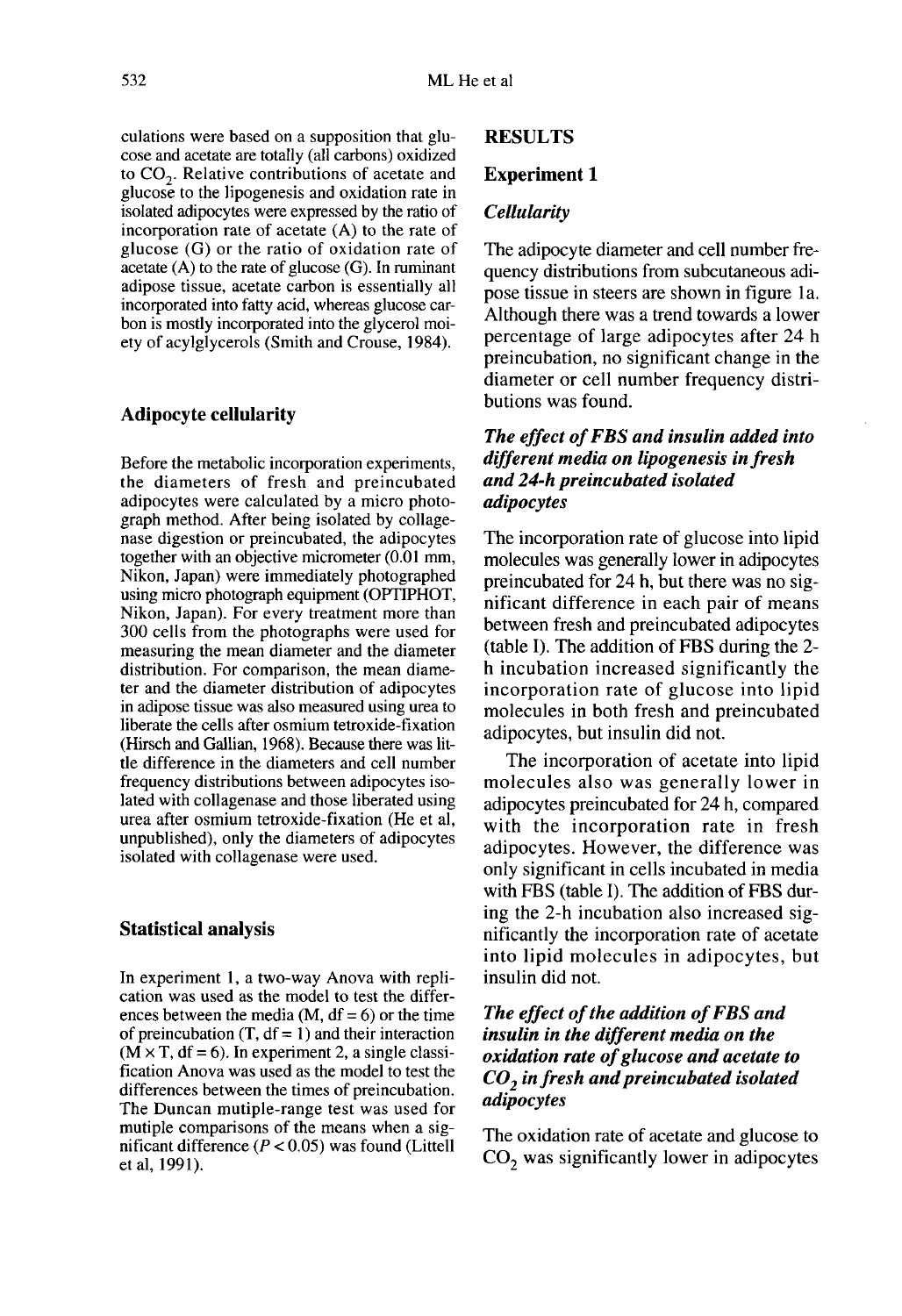

Fig 1. The distribution of cell diameters for fresh isolated adipocytes and those isolated adipocytes preincubated in media with or without FBS, which were used in experiments 2 and 1, respectively. (a) Without FBS: ♦, fresh adipocytes, mean diameter: 107 μm; ■, 24 h preincubated, mean diameter: 106 µm. (b) With FBS:  $\hat{\diamond}$ , fresh adipocytes, mean diameter: 105 µm;  $\Box$ , 24 h preincubated, mean diameter: 109  $\mu$ m;  $\triangle$ , 48 h preincubated, mean diameter: 103  $\mu$ m.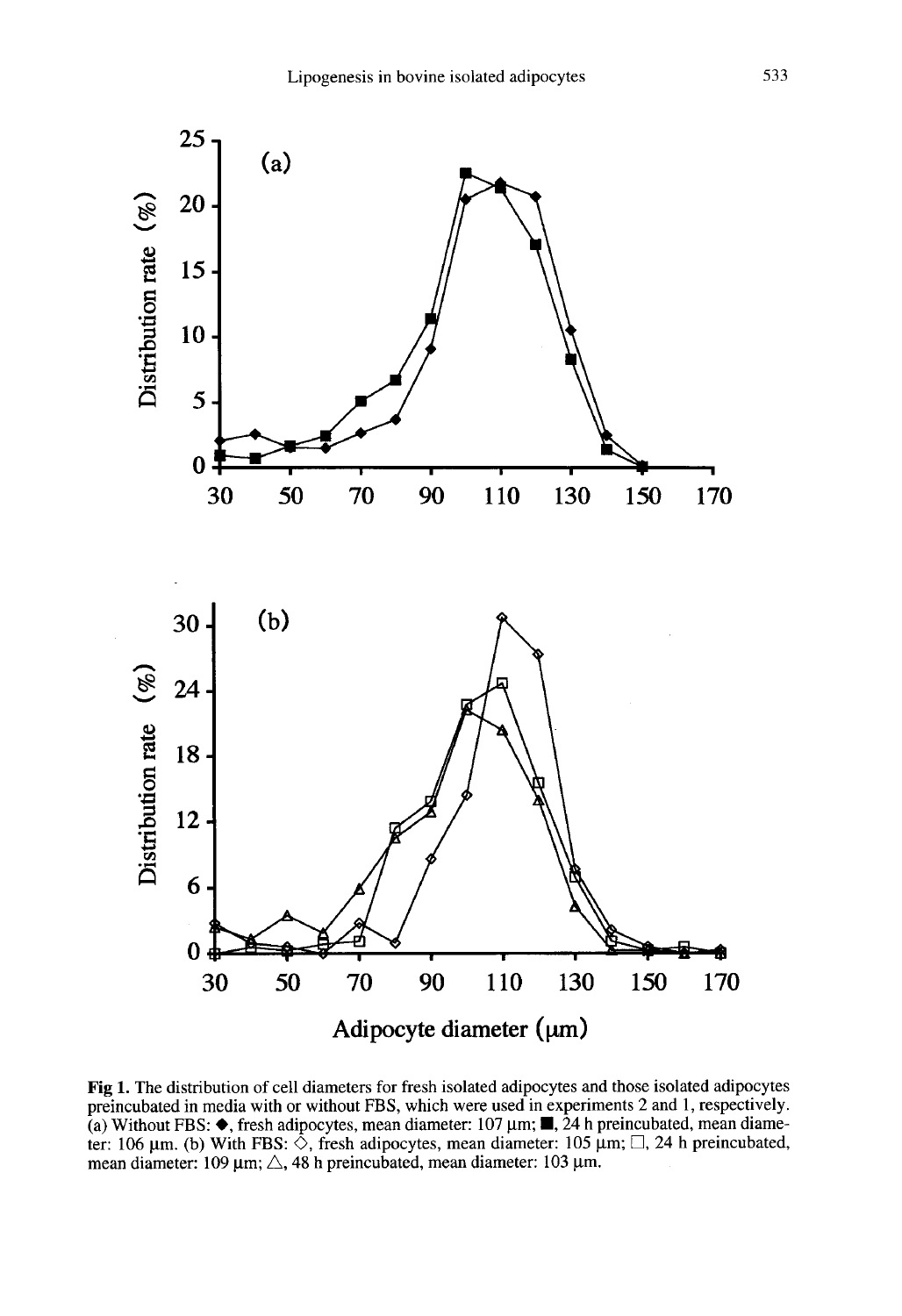|                        | Glucose to lipid                                     | Acetate to lipid           | Ratio      |  |
|------------------------|------------------------------------------------------|----------------------------|------------|--|
| Time and medium ***    | $mean \pm se$                                        | $mean \pm se$              | $A/G^{**}$ |  |
|                        | fresh adipocytes (nmol/2h/10 <sup>5</sup> cells)     |                            |            |  |
| <b>KRB</b>             | $22.5 \pm 3.4$ <sup>cd</sup>                         | $160 \pm 6$ <sup>e</sup>   | 7          |  |
| $KRB + insulin$        | $19.9 \pm 1.8$ <sup>cd</sup>                         | $175 \pm 5$ de             | 9          |  |
| $KRB + FBS$            | $35.7 \pm 3.8$ <sup>ab</sup>                         | $921 \pm 22^{b}$           | 26         |  |
| M199                   | $15.6 \pm 1.8$ <sup>de</sup>                         | $147 \pm 5^{\circ}$        | 9          |  |
| $M199 +$ insulin       | $16.2 \pm 0.4$ <sup>de</sup>                         | $148 \pm 12$ <sup>e</sup>  | 9          |  |
| $M199 + FBS$           | $28.9 \pm 2.2$ bc                                    | $1172 \pm 77$ <sup>a</sup> | 40         |  |
| $M199 + FBS + insulin$ | $30.6 \pm 2.9$ bc                                    | $1029 + 79$ <sup>ab</sup>  | 34         |  |
|                        | 24-h preincubated adipocytes (nmol/2 $h/10^5$ cells) |                            |            |  |
| <b>KRB</b>             | $14.1 \pm 0.8$ <sup>de</sup>                         | $117 \pm 6^e$              | 8          |  |
| $KRB + insulin$        | $14.5 \pm 0.7$ <sup>de</sup>                         | $115 \pm 2^e$              | 8          |  |
| $KRB + FBS$            | $44.9 \pm 0.8$ <sup>a</sup>                          | $359 \pm 47$ <sup>d</sup>  | 8          |  |
| M199                   | $12.3 \pm 3.5$ <sup>de</sup>                         | $56 \pm 16^e$              | 5          |  |
| $M199 +$ insulin       | $8.0 \pm 0.6$ <sup>e</sup>                           | $64 \pm 9^e$               | $\bf 8$    |  |
| $M199 + FBS$           | $21.7 \pm 2.6$ <sup>cd</sup>                         | $704 \pm 19$ <sup>c</sup>  | 32         |  |
| $M199 + FBS + insulin$ | $22.6 \pm 0.7$ cd<br>****                            | $707 \pm 52$ c<br>****     | 31         |  |

Table I. The effect of media and preincubation on incorporation rates of glucose and acetate into lipid in isolated adipocytes from four fattening steers\*.

\* Experiment 1; medium for preincubation was M199 without FBS; \*\* ratio of incorporation rate of acetate (A) to the rate of glucose (G); \*\*\* both time and medium means differ significantly ( $P < 0.05$ ); \*\*\*\* the interaction between time and medium is significant ( $P < 0.05$ ), a, b, c, d, e Values within a column without the same superscripts differ significantly  $(P < 0.05)$ .

preincubated for 24 h and were then incubated in KRB + FBS (table II).

The addition of FBS into M199 increased significantly the oxidation rate of glucose<br>and acetate to  $CO_2$  in both fresh and prein-<br>cubated adipocytes and the addition of EBS cubated adipocytes, and the addition of FBS into KRB increased significantly the oxidation rate of glucose to  $CO<sub>2</sub>$  in fresh adipocytes but did not do so in preincubated adipocytes (table II).

# Relative contributions of acetate and glucose to the lipogenesis and oxidation rates in fresh and preincubated isolated adipocytes

As a precursor for lipogenesis, acetate had a larger incorporation rate into lipid molecules

than glucose for all the experimental conditions. Ratios of the incorporation rates of acetate into lipid molecules to the rate of glucose were 26, 40 and 34 in fresh adipocytes incubated in KRB + FBS, M199 + FBS and M199 + FBS + insulin, respectively, 7 in KRB, and 9 in KRB + insulin, M199 and M199 + insulin (table I). The ratios became sightly lower in adipocytes preincubated for 24 h, except in KRB + FBS where the ratio decreased sharply owing to the decrease in acetate incorporation. The addition of FBS increased these ratios in all the media except with KRB + FBS for preincubated adipocytes.

Ratios of oxidation rate of acetate to  $CO<sub>2</sub>$  to the rate of glucose were 0.3 to 0.6 what-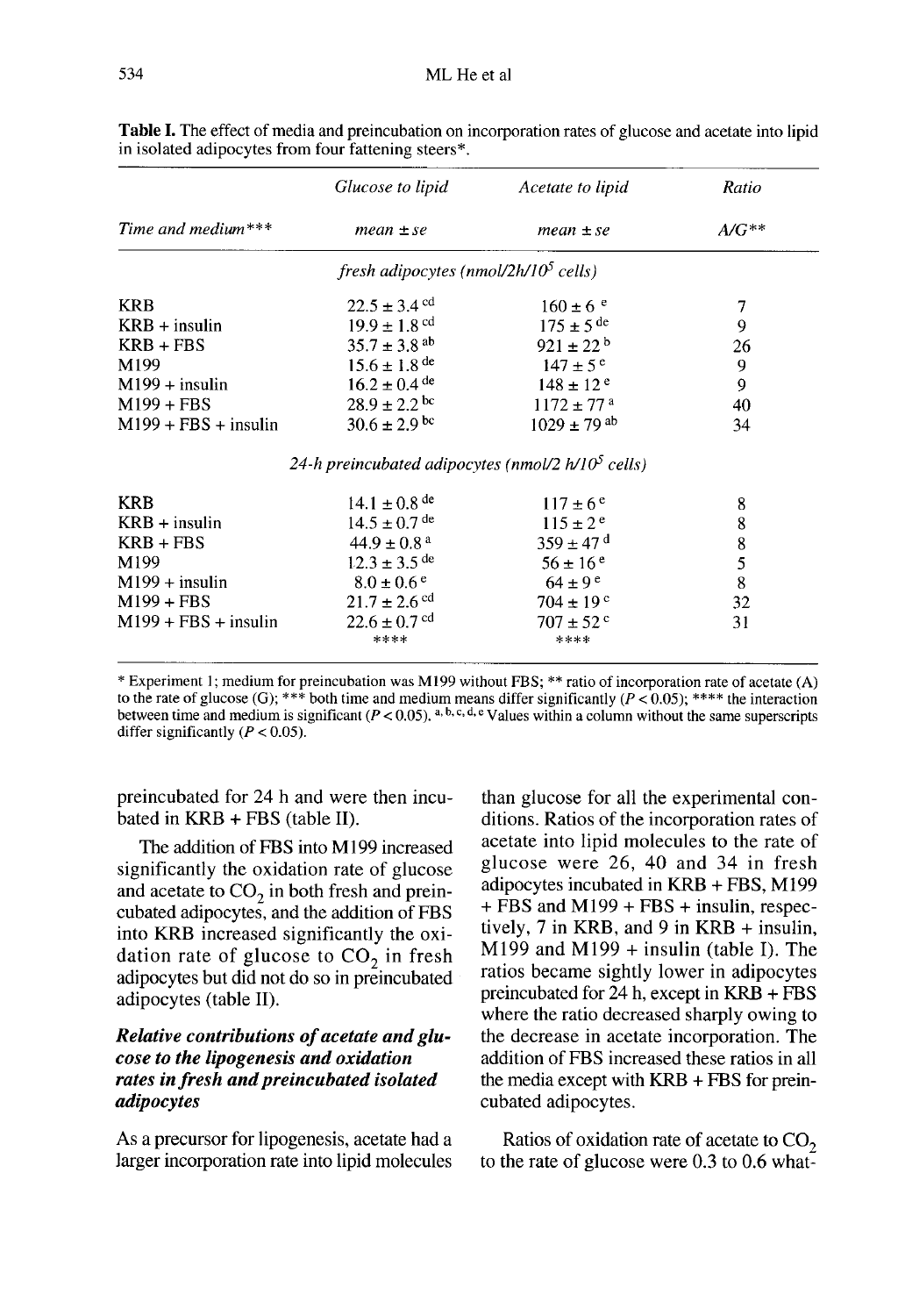|                                                      | Glucose to $CO2$             | Acetate to $CO2$                    | Ratio      |  |  |  |  |  |
|------------------------------------------------------|------------------------------|-------------------------------------|------------|--|--|--|--|--|
| Time and medium***<br>$mean \pm se$                  |                              | $mean \pm se$                       | $A/G^{**}$ |  |  |  |  |  |
| fresh adipocytes (nmol/2h/10 <sup>5</sup> cells)     |                              |                                     |            |  |  |  |  |  |
| <b>KRB</b>                                           | $2.3 \pm 0.1$ c              | $0.9 \pm 0.1$ <sup>d</sup>          | 0.4        |  |  |  |  |  |
| $KRB + insulin$                                      | $2.7 \pm 0.1$ c              | $1.1 \pm 0.1$ <sup>cd</sup>         | 0.4        |  |  |  |  |  |
| $KRB + FBS$                                          | $12.4 \pm 1.1$ <sup>a</sup>  | $4.6 \pm 0.1$ <sup>a</sup>          | 0.4        |  |  |  |  |  |
| M199                                                 | $7.1 \pm 2.1$ bc             | $2.7 \pm 0.3$ bcd                   | 0.4        |  |  |  |  |  |
| $M199 +$ insulin                                     | $4.8 \pm 0.8$ c              | $2.8 \pm 0.1$ abc                   | 0.6        |  |  |  |  |  |
| $M199 + FBS$                                         | $11.5 \pm 0.4$ <sup>ab</sup> | $2.9 \pm 0.4$ abc                   | 0.3        |  |  |  |  |  |
| $M199 + FBS + insulin$                               | $11.0 \pm 1.7$ <sup>ab</sup> | $2.9 \pm 0.6$ abc                   | 0.3        |  |  |  |  |  |
| 24-h preincubated adipocytes (nmol/2 $h/10^5$ cells) |                              |                                     |            |  |  |  |  |  |
| <b>KRB</b>                                           | $3.2 \pm 0.3$ °              | $1.1 \pm 0.2$ <sup>cd</sup>         | 0.3        |  |  |  |  |  |
| $KRB + insulin$                                      | $2.6 \pm 0.3$ °              | $1.0 \pm 0.1$ <sup>cd</sup>         | 0.4        |  |  |  |  |  |
| $KRB + FBS$                                          | $3.8 \pm 0.3$ °              | $2.4 \pm 0.2$ bcd                   | 0.6        |  |  |  |  |  |
| M199                                                 | $2.5 \pm 0.1$ c              | $1.1 \pm 0.1$ <sup>cd</sup>         | 0.4        |  |  |  |  |  |
| $M199 +$ insulin                                     | $2.3 \pm 0.4$ c              | $1.2 \pm 0.1$ <sup>cd</sup>         | 0.5        |  |  |  |  |  |
| $M199 + FBS$                                         | $10.9 \pm 1.7$ <sup>ab</sup> | $3.4 \pm 0.8$ <sup>ab</sup>         | 0.3        |  |  |  |  |  |
| $M199 + FBS + insulin$                               | $9.8 \pm 1.0^{ab}$<br>****   | $3.3 \pm 1.2$ <sup>ab</sup><br>**** | 0.3        |  |  |  |  |  |

**Table II.** The effect of media and preincubation on oxidation rates of glucose and acetate to  $CO<sub>2</sub>$  in isolated adipocytes from four fattening steers\*.

\* Experiment 1; medium for preincubation was M199 without FBS; \*\* ratio of incorporation rate of acetate (A) to the rate of glucose (G); \*\*\* both time and medium means differ significantly ( $P < 0.05$ ); \*\*\*\* the interaction between time and medium is significant ( $P < 0.05$ ). a.b.c.d.e Values within a column without the same superscripts differ significantly  $(P < 0.05)$ .

ever the incubation medium (table II). The ever the incubation medium (table II). The oxidation rates of acetate to  $CO_2$  were much lower than the rates of glucose to  $CO_2$ . The addition of FBS to M199 tended to decrease addition of FBS to M199 tended to decrease the ratio, while the addition of FBS to KRB tended to increase the ratio in preincubated adipocytes.

# Comparison of different basal media on the lipogenesis and oxidation rates of acetate and glucose in fresh and preincubated isolated adipocytes

As metabolic media for the incorporation of glucose or acetate into lipid molecules and subsequent oxidation to  $CO<sub>2</sub>$  in isolated adipocytes during a 2-h incubation, KRB

and M199 had generally the same effect (tables I and II).

#### Experiment 2

#### **Cellularity**

The diameter and cell number frequency distributions of adipocytes from subcutaneous adipose tissue of steers are shown in figure lb. Although the distribution rate of large adipocytes decreased slightly while the rate of small adipocytes increased slightly, there was no significant difference in the diameter and cell number frequency distributions among fresh, 24-h preincu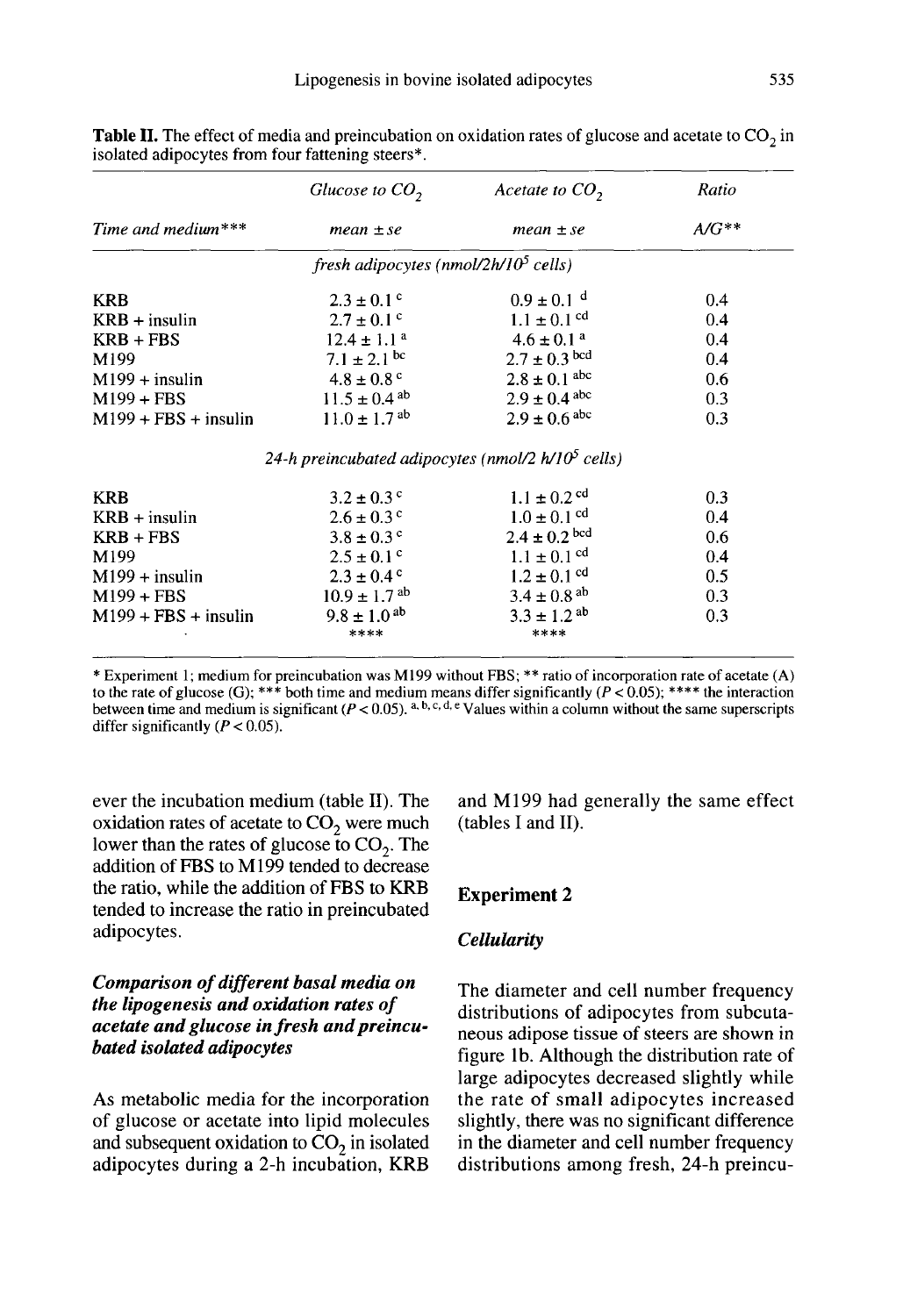bated and 48-h preincubated adipocytes in M199 with added FBS.

# The changes in lipogenesis and oxidation of acetate and glucose in isolated adipocytes preincubated in M199 with added FRS

Compared with the fresh adipocytes, adipocytes preincubated for 24 and 48 h did not show significant changes in either the incorporation rate of glucose into lipid or acetate to  $CO<sub>2</sub>$  (table III). However, the incorporation rate of acetate into lipid molecules decreased significantly from 1117 to 711 and 307 nmol, when the incubation time extended from 0 to 24 and then 48 h, respectively.

# Relative contributions of acetate and glucose to the lipogenesis and oxidation rate in isolated adipocytes preincubated in M199 with added FBS

When the culture time was extended from 0 to 24 and 48 h, the ratios of rate of incorporation into lipid molecules of acetate to glucose, decreased from 37 to 24 and 11, respectively (table III). This can be largely explained by a decrease in the incorporation rate of acetate into lipid molecules in the cells during the time of culture. The ratios of the rate of oxidation to  $CO<sub>2</sub>$ , of acetate to glucose, remained at 0.3, whatever the culture times.

# DISCUSSION

The isolating procedure removes most other cell types and leaves the isolated adipocytes, and is therefore one of the preparation methods for studying adipocyte metabolism in vitro (Hausman and Martin, 1987). In comparison with the simplicity and rapidity of tissue explant preparation, the isolation of adipocytes needs the additional time for collagenase incubation and cell separation which may result in possible damage to the cells. Based on the modifications of the Rodbell method (Yang and Baldwin, 1972; Vasilatos et al, 1983; Vernon et al, 1985), we used M199 supplemented HEPES and 4% BSA as basal medium for the collagenase digestion and for further preincubation, and tried to minimize cell breakage and possible damage to the cells. There was little difference in the diameters and cell number frequency distributions between adipocytes isolated in this method and those liberated using urea after osmium tetroxide-fixation (He et al, unpublished). On the other hand, the fragility of the cells during a prolonged

|             | Glucose               |                 | Acetate                   |               | Ratio $(A/G)$ ** |                 |  |
|-------------|-----------------------|-----------------|---------------------------|---------------|------------------|-----------------|--|
| Time        | Lipid                 | CO <sub>2</sub> | Lipid                     | co,           | Lipid            | CO <sub>2</sub> |  |
| h           | nmol/2 $h/10^5$ cells |                 |                           |               |                  |                 |  |
| $\mathbf 0$ | $30.0 \pm 2.2$        | $11.2 \pm 0.5$  | $1117 \pm 90^{\text{ a}}$ | $2.8 \pm 0.2$ | 37               | 0.3             |  |
| 24          | $25.4 \pm 4.8$        | $11.8 \pm 1.7$  | $711 \pm 25^{\,\rm b}$    | $3.8 \pm 0.8$ | 28               | 0.3             |  |
| 48          | $27.8 \pm 2.1$        | $7.4 \pm 0.8$   | $307 \pm 52$ c            | $2.5 \pm 2.0$ | 11               | 0.3             |  |

Table III. Effects of preliminary culture on the incorporation and oxidation of glucose or acetate in isolated adipocytes from four fattening steers (mean  $\pm$  se)\*.

\* Experiment 2; medium for preincubation and incubation was M199 without FBS; \*\* ratio of incorporation or oxidation rate of acetate (A) to the rate of glucose (G); a, b, c Superscripts indicate that time means differ significantly  $(P < 0.05)$ .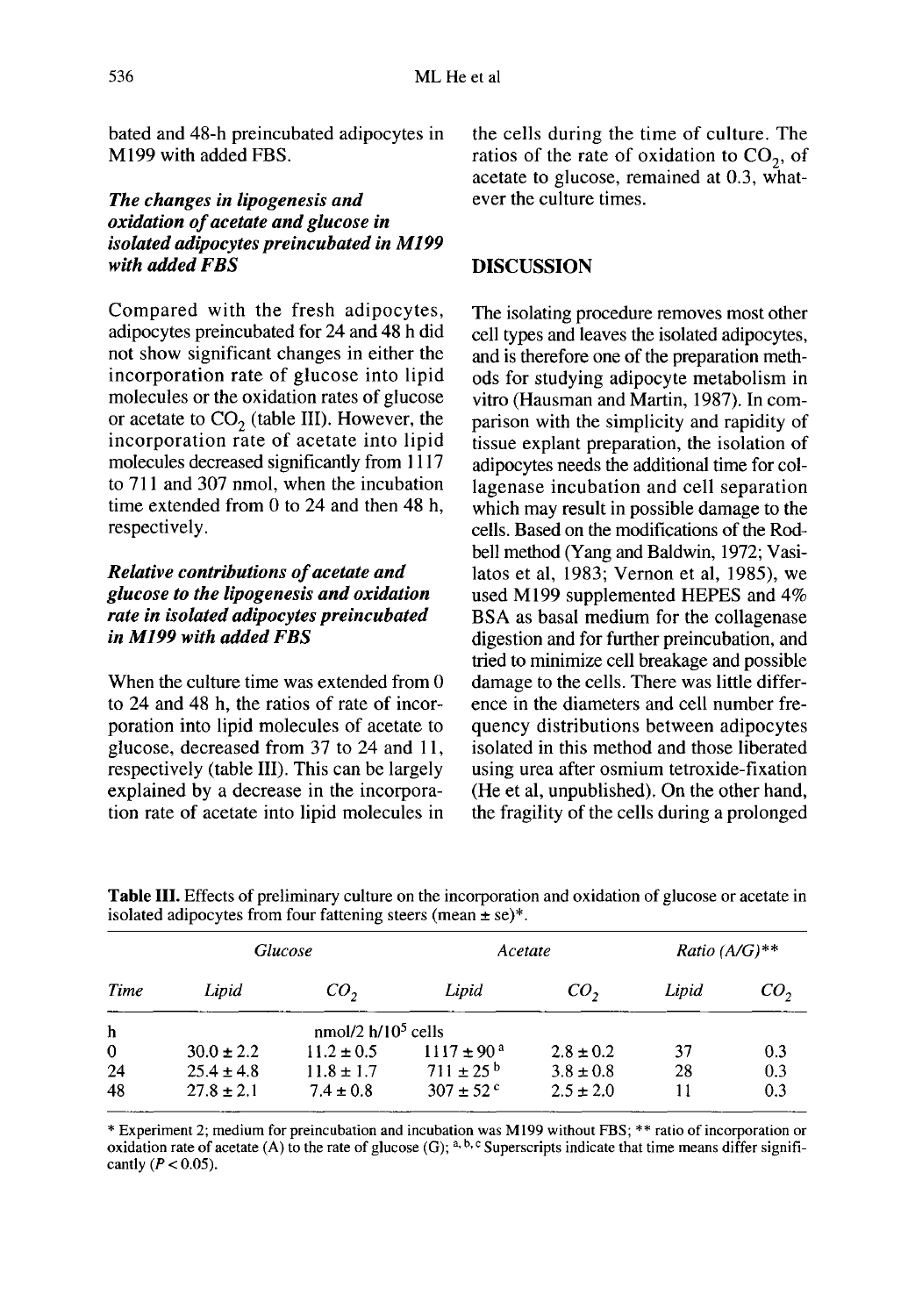incubation, especially in the larger adipocytes from fattening steers, is also a possible limitation. Because of the buoyancy of isolated adipocytes, the most common method for their preliminary culture is to incubate the adipocytes under or between coverslips. Smaller adipocytes will float and may attach to the bottom of the coverslip, while large cells are presumably held between the coverslip and the lower surface. In the present study, considering the fragility of these adipocytes and to avoid the possible rupture due to the weight of the coverslip, we used standard cell culture technique and plated the isolated adipocytes with enough medium so that even floating cells would presumably be in contact with the culture substrate. Although this technique may appear less satisfying than the coverslip method, it remains to control if there is actually a significant difference. The cell distribution rates used in experiments 1 and 2 were different (fig 1a, b), although they were from the same experimental animals. One possible reason is that the second and third biopsy were not taken from the same place on the animal. The other reason may be that the extent of the collagenase digestion, the FBS and/or cell ruptures were not the same between the two experiments.

Our results on the relative contributions of acetate and glucose to lipogenesis in isolated adipocytes were similar to previous results from tissue fragments (Prior, 1983; Smith and Crouse, 1984; Miller et al, 1991; Chilliard and Faulconnier, 1995; May et al, 1995) and those using isolated adipocytes (Yang and Baldwin, 1972). In ruminants, acetate makes a major contribution to lipogenesis in adipocytes.

The oxidation rates of acetate to  $CO_2$  were generally lower than the rate of glu-cose to  $CO_2$  in adipocytes under the different conditions in the present study. They were different from the results reported by Yang and Baldwin (1972), where the oxidation rates of acetate to  $CO<sub>2</sub>$  were much

higher than the rate of glucose to  $CO_2$  in adipocytes, tissue slices and cell homogenates, when the rate was expressed as mumoles substrate converted per h per mg cell protein (Yang and Baldwin, 1972). adipocytes, tissue slices and cell<br>homogenates, when the rate was expressed mg cell protein (Yang and Baldwin, 1972). The differences in age, breed of animal and diet are the possible explanations for this.

In the isolated adipocytes incubated in media supplemented with FBS for 2 h, the incorporation rate of acetate into the total lipid decreased significantly as the length of the preincubation time increased, but there was no significant change in the incorporation rate of glucose into the total lipid contents. Our results and those in adipose tissue fragments that had been cultured for 48 h or longer are similar on this point (Miller et al, 1991; Chilliard and Faulconnier, 1995; May et al, 1995). The incorporation rates of acetate into lipid molecules in fresh adipocytes incubated in media without FBS were already very low, compared with the rates in adipocytes after being preincubated for 48 h in experiment 2 and the results in adipose tissue explants on a per cell basis (Miller et al, 1991). A possible reason may be the potential damage to the cells resulting from excessive collagenase exposure.

One of our aims in the present study was to find a suitable medium for measuring the lipogenesis of isolated adipocytes in short duration incubations. KRB is a buffer that has normally been used in short-term incubations to measure the lipogenesis of adipose tissue fragments or isolated adipocytes. M199 is a medium that has been used in the primary culture of isolated adipocytes or adipose tissue explants. Yang and Baldwin (1972) also used KRB buffer together with an amino acid mixture and other supple ments as a medium for measuring the lipogenesis of isolated adipocytes. Here, we used both KRB and M199 as a short-term incubation medium to measure the incorporation rates of substrates into lipid molecules in isolated adipocytes. There was no significant differences among the incor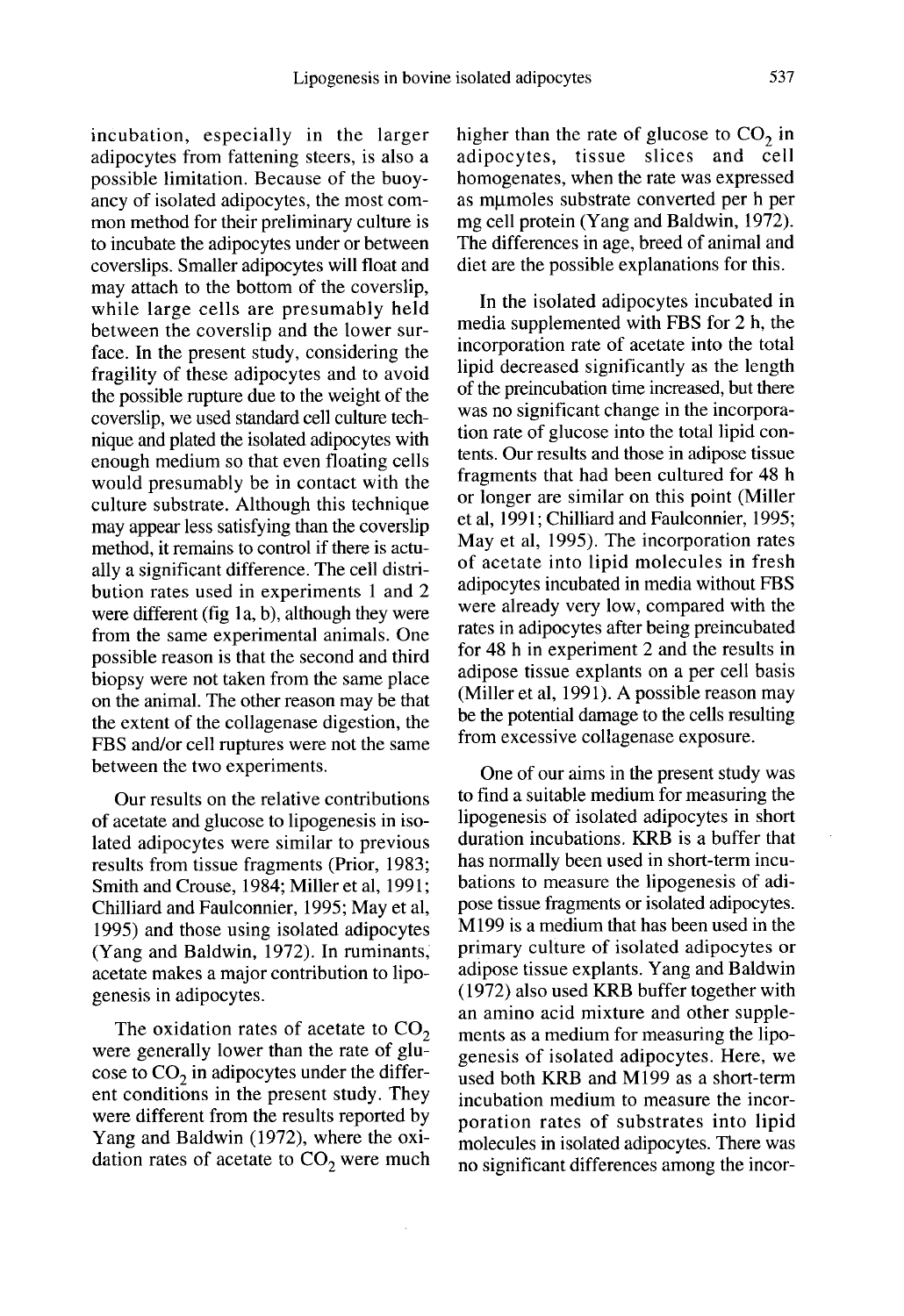poration rates of both acetate and glucose in the adipocytes incubated in the media without FBS, but the incorporation rate of glucose in preincubated adipocytes incubated in KRB + FBS was significantly higher than the rate in M199 + FBS, whereas the incorporation rate of acetate in adipocytes incubated in M199 + FBS was significantly higher than the rate in  $KRB +$ FBS, especially in the cells that were preincubated for 24 h. Further studies are needed to understand the mechanisms involved in these differences.

By activating enzymes and increasing lipogenic activity, insulin plays an impor tant role in stimulating in vitro glucose metabolism in adipose tissues from young rats (Hausman and Martin, 1987). Most studies found little or no effect of insulin on the rate of lipogenesis in adipose tissue or isolated adipocytes from sheep and cattle when incubated in vitro for 2 h (Vasilatos et al, 1983; Miller et al, 1991; Vernon, 1992), although there have been some notable exceptions (Yang and Baldwin, 1972; Etherton and Evock, 1986). However, incubation with insulin for longer than 24 h results in a large increase in the lipogenesis rate in adipose tissues of sheep and cattle (Vernon 1979, 1992, 1996; Vernon et al, 1985; Etherton and Evock, 1986; Chilliard and Faulconnier, 1995), although there was one exception (Miller et al, 1991). With sheep adipose tissue, an effect of insulin was in fact seen when tissue was preincubated with insulin for only 5 h prior to assay of lipogenesis, and when pieces of sheep adipose tissue were preincubated without hormones for 22 h, the tissue pieces showed an acute response to insulin (Vernon, 1996). However, in the present study, the addition of insulin for 2-h in vitro incubation had no effect on lipogenesis in both fresh adipocytes and adipocytes that had been preincubated for 24 h without insulin. This is in agreement with previous results from 2-h incubations.

FBS is an extremely complex mixture of many small and large biomolecules with different, physiologically balanced growth promoting and growth inhibiting activities. Among the biological fluids that have proved to be successful for culturing cells outside the body, serum has gained the most widespread acceptance. A concentration of  $5-20\%$  serum in the medium is usually needed for optimum cell growth (Freshney, 1992). In our study, the addition of 10% FBS greatly improved the incorporation rate of both acetate and glucose into the total amount of lipids in both fresh adipocytes and preincubated adipocytes. This suggests that FBS contains factors that could change the metabolic activity of bovine adipocytes. Recently, we found a stimulatory effect of FBS on lipogenesis in isolated adipocytes taken from the subcutaneous adipose tissue of male Wistar rats of 210 days of age. The addition of 10% of FBS, 10 ng/mL insulin. or  $10\%$  FBS + 10 ng/mL insulin increased significantly the lipogenic rate in rat adipocytes during 2 h incubation in KRB with BSA, M199 with BSA or M199 without BSA (He et al, unpublished). We also found a stimulatory effect of FBS on lipogenesis in isolated adipocytes taken from the subcutaneous adipose tissue of Holstein steers at 4, 9, 22, 25 months of age and in Japanese Black steers at 14 months of age (He et al, unpublished). FBS is generally thought to be important for long-term incubation, and 10% FBS increased the release of LPL activity after heparin addition to human adipocytes in vitro (Kern et al, 1985). In the study reported by Faulconnier et al (1994), FBS prevented the positive effect of insulin on LPL activity in bovine adipose tissue explants, and the addition of FBS alone to the medium increased glucose utilization but had no effect on LPL activity or acetate utilization. In the present study, the results of experiment 2 showed that the addition of FBS to preincubation medium did not counteract the decrease of the acetate incorporation rate into lipid molecules, and